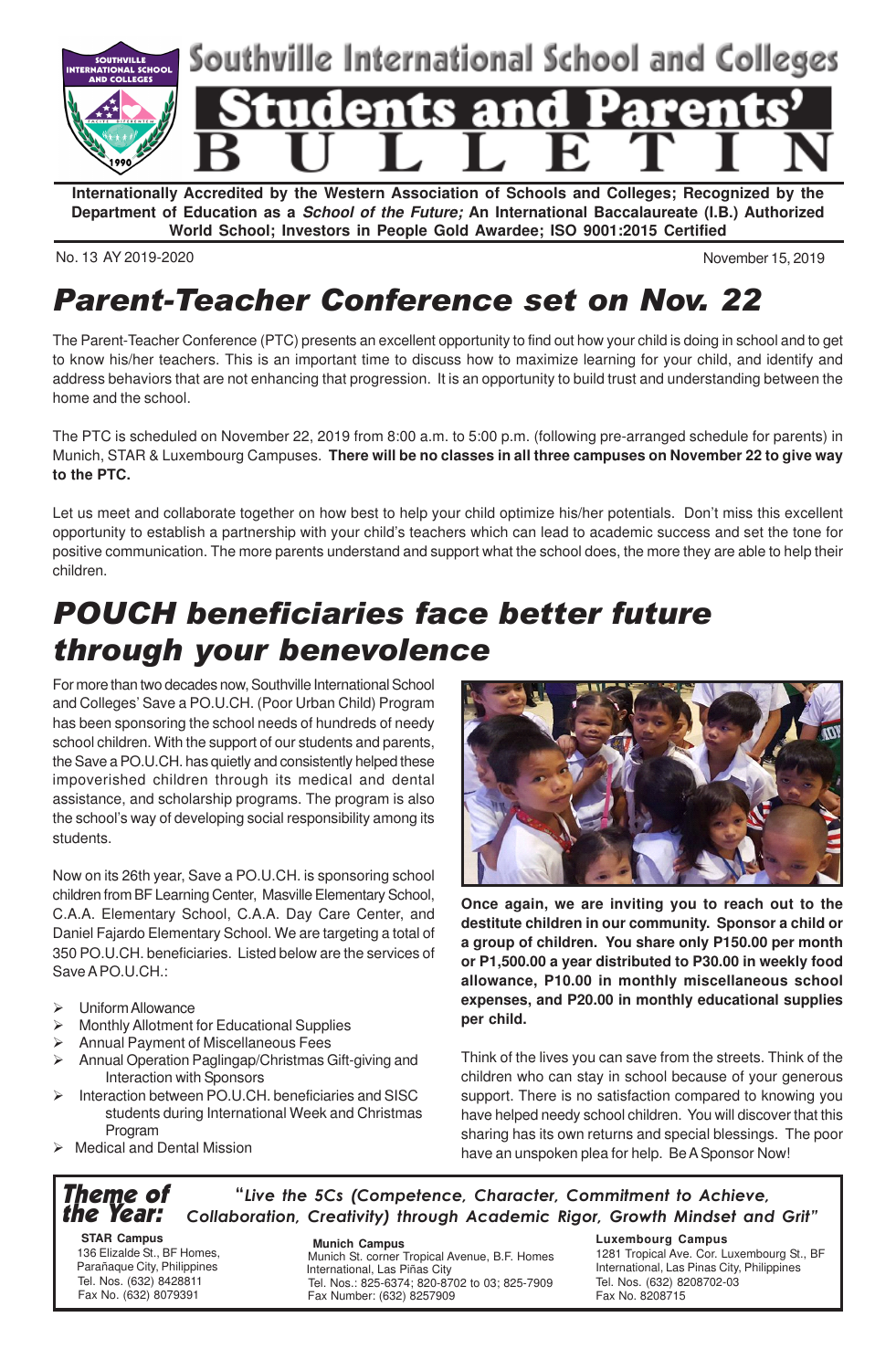

Every term and at the end of the academic year, Grade School and High School students are recognized for achieving high grades in their subjects and in their level. The following guidelines will be followed in the computation of honors:

1. Honors at any grade or year level shall be computed using the General Weighted Average (GWA).

2. The absolute value will be used in the computation of Term 1, Term 2, Term 3, and Yearend awards.

3. The letter grades of the students will be converted to Absolute Value.

| LETTER GRADE | ABSOLUTE VALUE |
|--------------|----------------|
| VS           | 4.0            |
| S            | 3.5            |
| AA           | 3.0            |
| А            | 2.5            |
| LA           | 2.0            |
|              | 1.5            |

4. The grades in the following subjects are included in computing the GWA.

 Math English Science SLGE Business Subjects Artificial Intelligence Foreign Language P.E. H.E./Tech Arts Music/Arts EQ/ACT and Values Education Filipino / Special Filipino Individuals and Societies (Gr. 11 & 12)

5. The grades earned in the following subjects are NOT included in the computation. However these grades will be a qualifier for the award. A student should get at least an A in these subjects to be able to qualify for the award.

- · Interest Club
- · Homeroom/LIFE
- · Deportment

6. The awards a student can receive are the following:

|                | <b>TERM AWARD</b> |        |
|----------------|-------------------|--------|
| Absolute Value |                   | Award  |
| $3.75 - 4.0$   |                   | Green  |
| $3.50 - 3.74$  |                   | Purple |
| $3.25 - 3.49$  |                   | Pink   |

### YEAREND AWARD

| Absolute Value | Award         |
|----------------|---------------|
| $3.75 - 4.0$   | Gold          |
| $3.50 - 3.74$  | Silver        |
| $3.25 - 3.49$  | <b>Bronze</b> |
|                |               |

7. The final rating shall be computed to three (3) decimal places.

8. A student qualifying for honors should not get an LA/INC in any of the subjects taken.

9. Students enrolled in INNOVE and ESL are not included in the honors computation of the regular class.

### Need to call a SISC Principal?

SISC sets out to provide the highes level of educationa service to ou stakeholders including students parents and guardians.

If you have any student queries of concerns that you would like to refer to the principal, please call the number of email the address listed:

| <b>OFFICE</b>                                | <b>OFFICER</b><br><b>IN-CHARGE</b>             | <b>CONTACT</b><br><b>INFORMATION</b>                                  |  |
|----------------------------------------------|------------------------------------------------|-----------------------------------------------------------------------|--|
| Principal                                    | Marie Vic Suarez                               | 825-6374 loc 107<br>officeoftheprincipal<br>@southville.edu.ph        |  |
| Deputy Principal<br>at STAR Campus           | Sheryl Manalo                                  | 842-8811<br>officeofthedeputyprincipals<br>@southville.edu.ph         |  |
| Deputy Principals                            | Phi Anh De Castro<br>(Preschool to<br>Grade 2) | 825-6374 loc 203<br>officeofthedeputyprincipals<br>@southville.edu.ph |  |
| at Munich Campus                             | Jennifer Fonte<br>(Grades 3 to 5)              | 825-6374 loc 210<br>officeofthedeputyprincipals<br>@southville.edu.ph |  |
|                                              | Gladys Mintu<br>(Grade 6 to 9)                 | 825-6374 loc 140                                                      |  |
| Deputy Principals<br>at Luxembourg<br>Campus | January Gutierrez<br>(Grade 10 to 12)          | officeofthedeputyprincipals<br>@southville.edu.ph                     |  |
|                                              | Nessie Lumbres<br>(Special Programs)           | 825-6374 loc 178<br>officeofthedeputyprincipals<br>@southville.edu.ph |  |
| <b>IB Campus</b>                             | John Wraith<br>(Coordinator)                   | 825-6374 loc 130<br>johnwraith@southville.edu.ph                      |  |



Students & Parents' Bulletin No. 13 AY 2019-2020